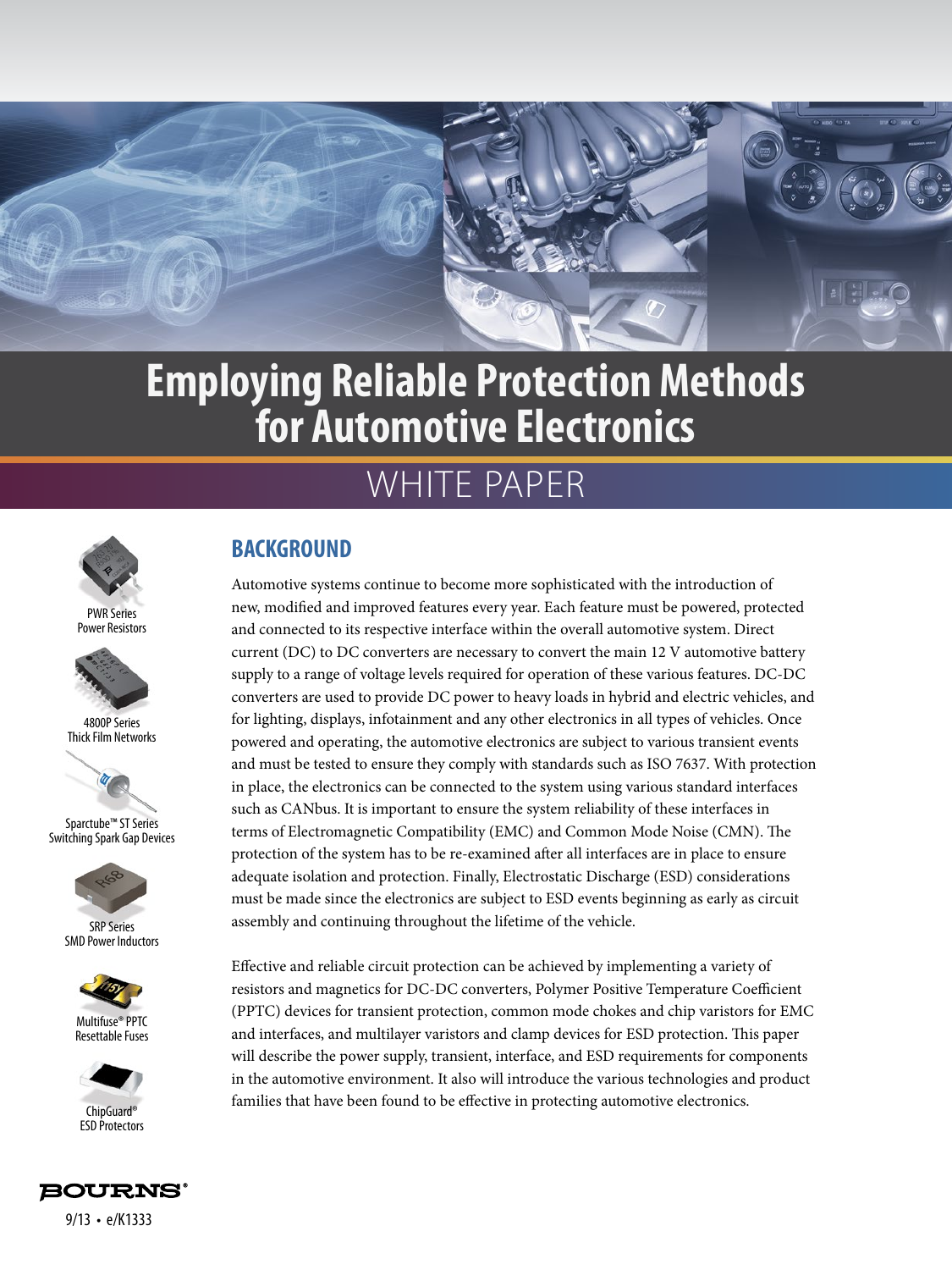



PWR Series Power Resistors



4800P Series Thick Film Networks



Sparctube™ ST Series Switching Spark Gap Devices



SRP Series SMD Power Inductors







ChipGuard® **ESD** Protectors

### **TOUGH REQUIREMENTS FOR AUTOMOTIVE SYSTEMS**

Electronics are replacing mechanical couplings in a broad range of systems such as engine controllers, safety systems, chassis control, diagnostic systems, infotainment, and many more. A diverse set of network interfaces including CAN, Flexray and Ethernet connects each Electronics Sub-Assembly (ESA) to the system and other ESAs, which then are susceptible to interference or reliability issues caused by other ESAs. Given the range of possibilities it seems on the surface there are few commonalities, yet regardless of the function the electronics all must be powered from a single automotive battery and withstand well-defined tests, surges and performance requirements throughout the lifetime of the vehicle. Along with a robust power conversion design, circuit protection is necessary to ensure that the electronics are not affected by outside surges, other electronics in the system or human interaction. Designing a stable and reliable system begins with understanding the needs and specifications for conversion, interfaces and threats. Components then can be selected to address the requirements and meet or exceed the level of performance and protection in each part of the automotive system.

#### *Stabilizing Voltage Levels for Power Supplies*

DC-DC converters are used in electronics to convert between voltage levels and provide a stable and accurate supply. The nominal voltage in a car that runs on a 12 V battery is 14 V. Some infotainment circuits require a reduction to voltages of 5 V or 3.3 V. Conversely, LED lighting strings require a boost to 60 V, and permanent magnet DC motors like those used in hybrid and full electric vehicles present larger loads of several hundred volts. For these conversions, the power supply circuit typically will include a MOSFET, inductor (L), resistor (R), and capacitor (C). A switch, as shown in figure 1, can represent the MOSFET. In this circuit, the parasitic inductance of the wiring combined with capacitance of the MOSFET can interfere with the normal operation of the circuit. Components must be chosen or inserted to minimize the risk of this interference and maintain stable operation of the converter and the system, regardless of whether or not the converter design boosts or reduces the voltage supplied to the load.



**BOURNS**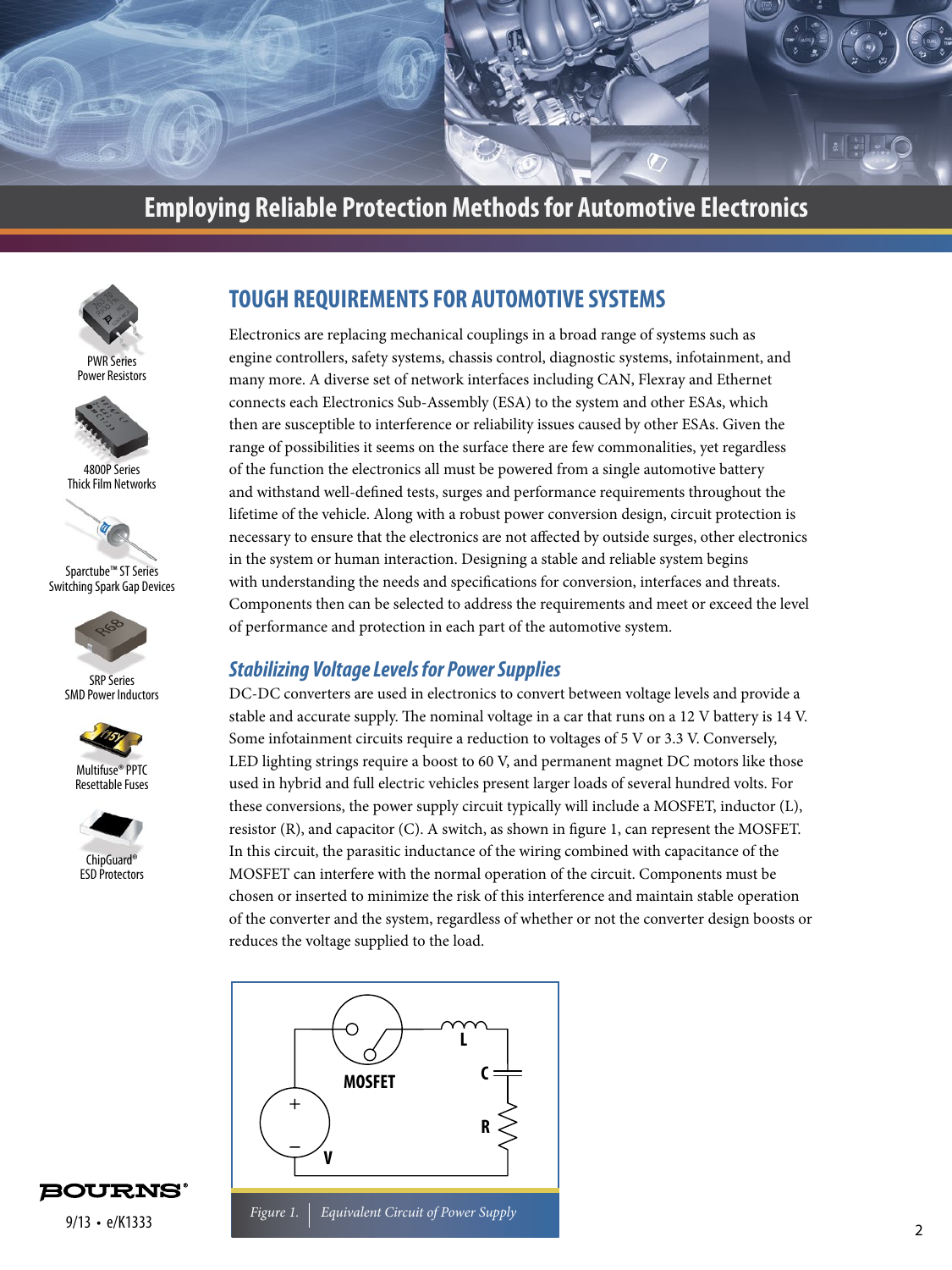



Power Resistors



4800P Series Thick Film Networks



Sparctube™ ST Series Switching Spark Gap Devices



SRP Series SMD Power Inductors







### **TOUGH REQUIREMENTS FOR AUTOMOTIVE SYSTEMS** *(Continued)*

#### *Transient Event Protection*

A great deal of consideration is given to protecting automotive electronics from various transient events. The transient surges that threaten automotive electronics are well-known and classified by ISO 7637 according to the type of event. These events can last up to several seconds and generate several hundred amps. Table 1 details the ISO 7637 test specifications, where  $R_i$ indicates the internal resistance of the voltage generator. Each ESA must be designed to pass tests according to ISO 7637. Designers need to comply with the requisite level of protection by adding components to limit the surge or clamp the voltage.

| Table 1.    | ISO 7637 Test Specifications                                                                        |                                          |                                           |
|-------------|-----------------------------------------------------------------------------------------------------|------------------------------------------|-------------------------------------------|
| <b>Test</b> | <b>Simulation of</b>                                                                                | Peak Voltage (12 V)                      | Peak Energy (24 V)                        |
|             | Disconnection of battery from power supply                                                          | $-100$ V (R <sub>i</sub> = 10 Ω)         | $-600$ V (R <sub>i</sub> = 50 Ω)          |
| 2a          | Surge induced by wiring harness after current switched off                                          | $+50V$ (R <sub>i</sub> = 2 $\Omega$ )    | $+50V$ (R <sub>i</sub> = 2 $\Omega$ )     |
| 2h          | DC motors acting as generators after ignition switched off                                          | $+10V$ (R <sub>i</sub> = 0.05 $\Omega$ ) | $+20$ V (R <sub>i</sub> = 0.05 $\Omega$ ) |
| 3a, 3b      | Induced currents through inductance in wiring                                                       | $-150$ V (R <sub>i</sub> = 50 $\Omega$ ) | $-200$ V (R <sub>i</sub> = 50 Ω)          |
| 4           | Surge caused by energizing starting motor                                                           | $-7$ V (R <sub>i</sub> = 0.05 $\Omega$ ) | $-16$ V (R <sub>i</sub> = 0.05 $\Omega$ ) |
| 5a, 5b      | Disconnecting discharged battery while the alternator is<br>generating charging current (load dump) | 87 V (R <sub>i</sub> = 0.5 $\Omega$ )    | 174 V ( $R_i = 1 \Omega$ )                |

#### *System Interfaces Bring Additional Challenges*

Adequate protection as a standalone unit is the starting point for introducing an ESA to the automotive system. Once connected to the system through an interface, an ESA may contribute to a rise in the network voltage. For instance, most ESAs connected to a CANbus network will contain a common mode inductor to limit unwanted high-frequency noise on the communication bus, improve the immunity of the transceiver to EMC, and reduce Electromagnetic Interference (EMI). With all its benefits, the common mode inductor also can induce a high voltage across the CANbus transceiver, as seen in the disconnection from the supply in ISO 7637 Test 1. This voltage then needs to be clamped by a suppressor such as an automotive varistor to protect the ESA from damage that the overvoltage condition could cause.

The type of core, wire and construction of the chosen inductor as well as the amount of current will have a bearing on the electromagnetic emissions from the ESA. The emissions must remain within the specified guidelines of the vehicle manufacturer. On some occasions, the guidelines can be tougher than the international EN55022 Class B specification, for which the emissions level is 30 dB (mV/m) over the frequency range 0 - 230 MHz, and 37 dB (mV/m) for 230 MHz - 1 GHz.

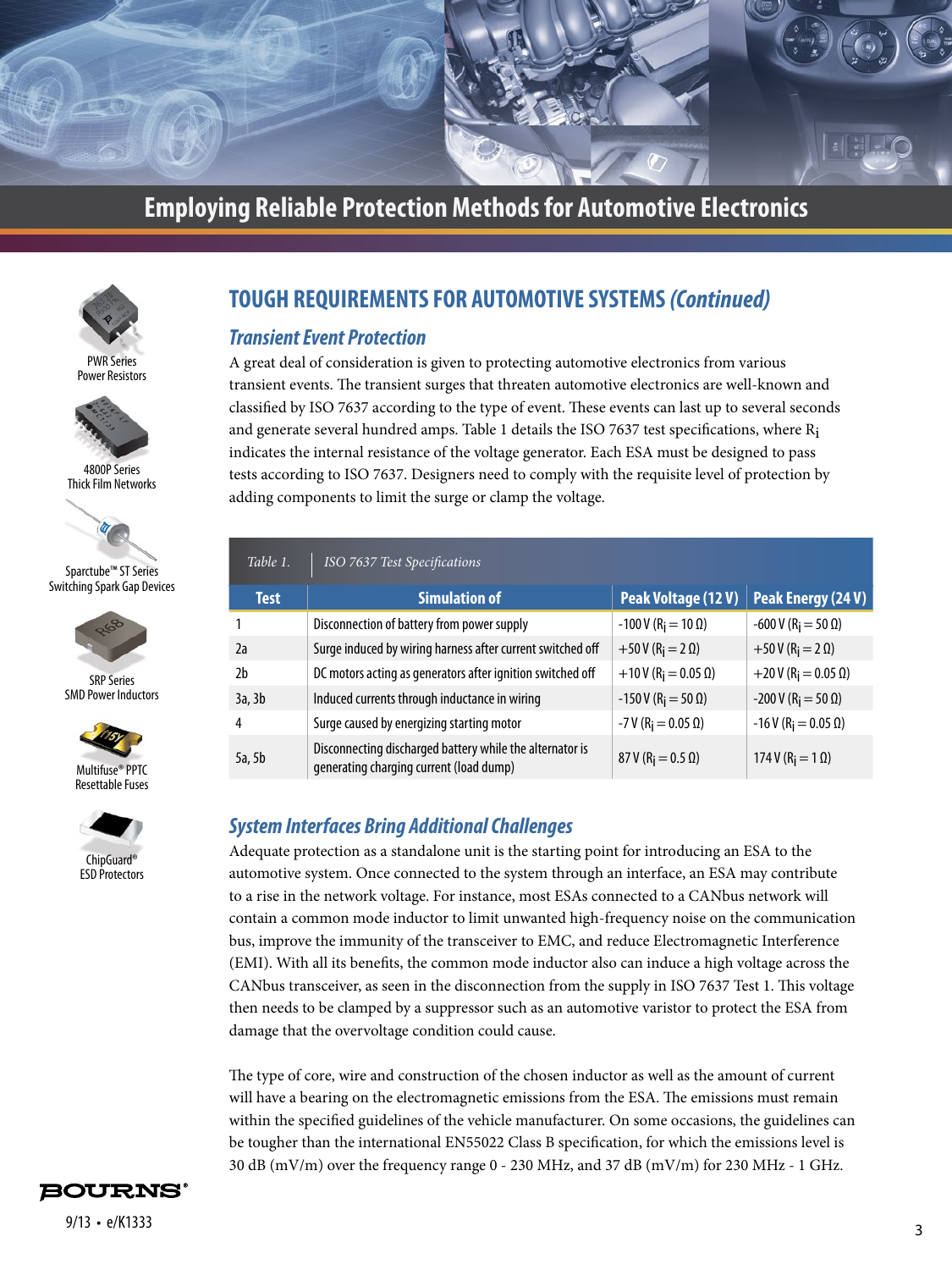



PWR Series Power Resistors



4800P Series Thick Film Networks



Sparctube™ ST Series Switching Spark Gap Devices



SRP Series SMD Power Inductors





ChipGuard® ESD Protectors

### **TOUGH REQUIREMENTS FOR AUTOMOTIVE SYSTEMS (***Continued***)**

#### *Protection Against Electrostatic Discharge Events*

Finally, automotive electronics must be protected from ESD damage. The risk of ESD events is increasing with the availability of the Universal Serial Bus (USB) for infotainment. There are three categories for the classification of malfunctions caused by the current and voltage surge of an ESD pulse: (i) temporary errors corrected automatically by the circuit or its operating software; (ii) temporary errors requiring operator intervention to recover and resume normal operation; and (iii) permanent damage requiring partial repair or replacement entirely.

As with transient compliance, the automotive industry uses a well-known standard for ESD protection guidelines. This Human Body Model (HBM) characterizes the current versus time curve and electrostatic surge as shown in table 2. It simulates the energy transmitted by contact with people during handling on the assembly line. In testing, a surge generator can replicate the HBM curve by a connecting a voltage source to a 1.5 k $\Omega$  resistor and 100 pF capacitor, as shown in figure 2. These tests will help designers to include the appropriate voltage suppression in their designs, such as Bourns® ChipGuard® chip varistors.

| Table 2. Tests for Human Body Model |                                             |  |  |
|-------------------------------------|---------------------------------------------|--|--|
| <b>Applied Voltage (kV)</b>         | Peak current (A)<br><b>Human Body Model</b> |  |  |
| $\mathfrak{p}$                      | 1.33                                        |  |  |
| 4                                   | 2.67                                        |  |  |
| 6                                   | 4.00                                        |  |  |
| 8                                   | 5.33                                        |  |  |
| 10                                  | 6.67                                        |  |  |
|                                     |                                             |  |  |



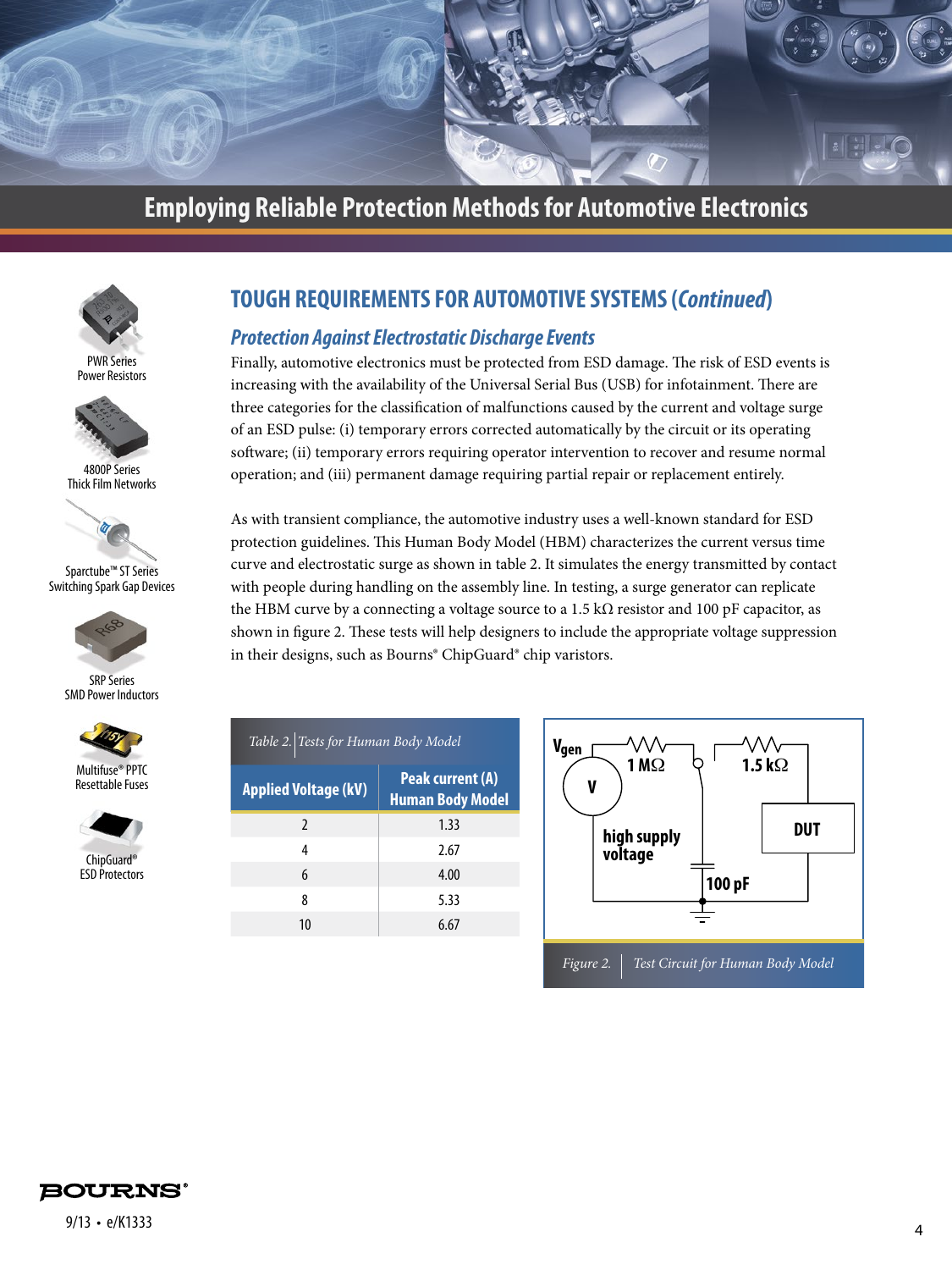



PWR Series Power Resistors



4800P Series Thick Film Networks



Sparctube™ ST Series Switching Spark Gap Devices



SRP Series SMD Power Inductors







ChipGuard® **ESD** Protectors

### **SOLUTIONS THAT HELP ENSURE RELIABILITY**

#### *Resistors in Power Supplies*

The first component to be inserted in the power supply for protection is a resistor. If the MOSFET is switched voltage is induced across the capacitor: V - V  $*$  cos( $\omega$ t) where  $\omega = \sqrt{\frac{1}{10}}$ . The peak amplitude of this sinusoidal wave is twice the supply voltage, and this could damage the MOSFET transistor. Adding a Resistor R in series with the MOSFET dampens these oscillations and protects the MOSFET. The type of resistor used depends on the output power of the converter. A resistor's suitability for a design can be determined from several factors. First, its average power dissipation can be calculated from the following equation:  $P_{av} = P_{pk}^* D$ , where  $D = \frac{T_{pulse}}{T_{period}}$ ;  $T_{pulse}$  is the pulse length of the surge; and T<sub>period</sub> is the time between surges. The total thermal resistance of the resistor and board is given by:  $R_{th} = R_{th}$ (Resistor) +  $R_{th}$ (Circuit Board). The temperature rise for the circuit is given by:  $\Delta T = P_{av} * R_{th}$ . Finally, a graph of the energy that the resistor can handle in Joules versus surge time. To calculate the energy in the surge, the peak power of the surge is multiplied by the duration of the surge and by the relative area of the surge compared to a square pulse. LC Tperiod

Bourns' fixed resistor product portfolio includes AEC-Q200 qualified PWR series power resistors in a variety of packages. These thick film non-inductive resistors are electrically isolated from the back plate and available with power ratings up to 50 W. Bourns® Models PWR163 and PWR263 have a low inductance, making them ideal for high frequency applications, and their excellent pulse characteristics support current limiting or capacitor discharge applications. Bourns® Model 4816P SOIC resistor network is available with isolated, bussed, and standard termination options with a tolerance as low as 0.5 %.

As an example of evaluating a resistor for use in the power supply circuit, assume  $P_{av} = 9.2$  W and the operating temperature is 90 ˚C. Using Bourns® Model PWR263S-35 for the power resistor and a typical high performance copper-clad circuit board with heat exchanger, the respective thermal resistances of 3.5 ˚C/W and 2.5 ˚C/W total 6 ˚C/W. The temperature rise is 55.2 ˚C. The overall temperature of the component is given by the sum of the temperature rise and operating temperature. In this example, the resistor temperature would be 145 ˚C, which is less than the maximum temperature of 155 ˚C on the Bourns® Model PWR263S-35 data sheet. The time versus energy curve available on the data sheet will indicate whether the part is capable of handling the instantaneous power of the surge. If the resistor meets all of these specifications, it can be incorporated in the design.

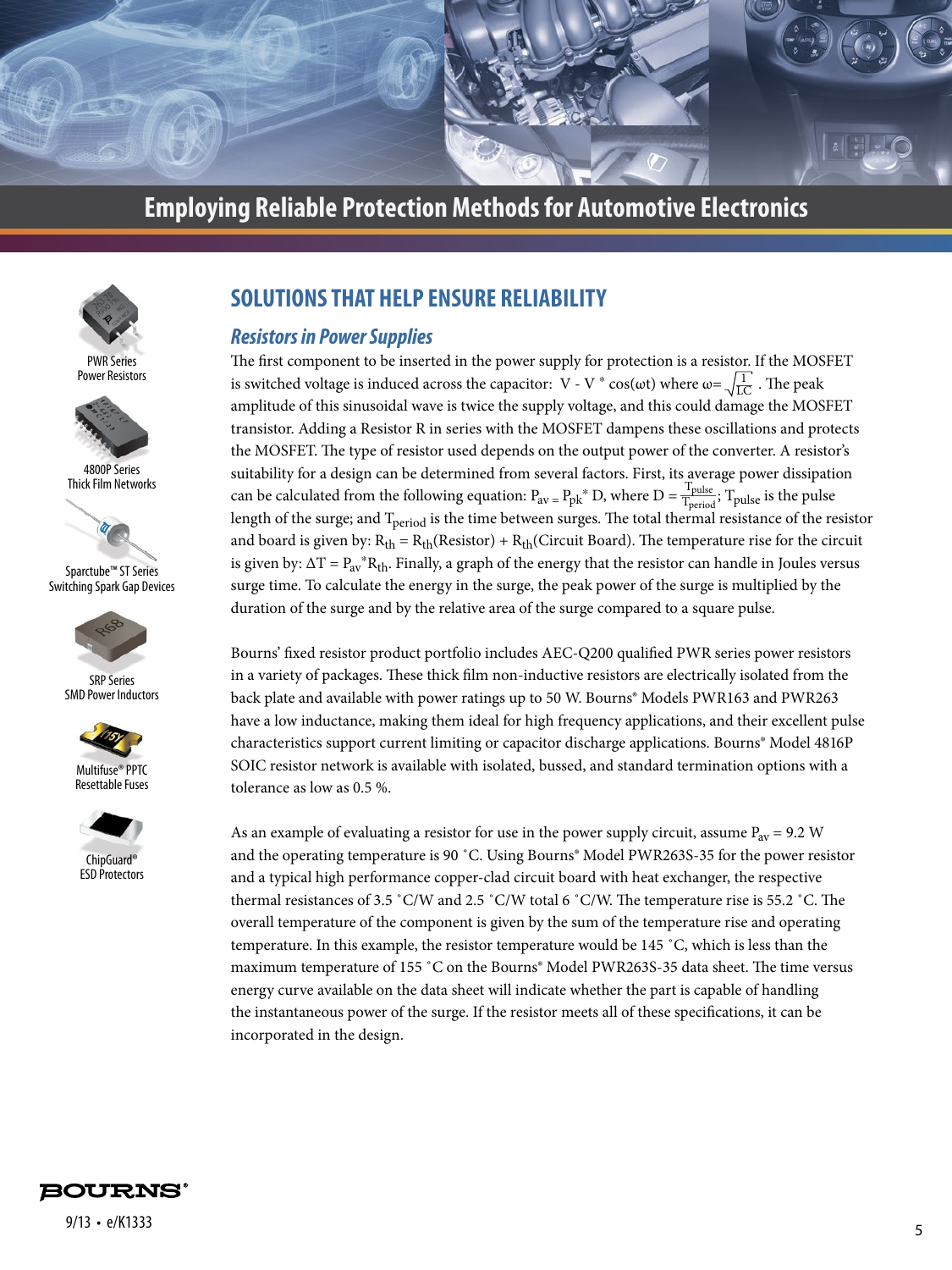



Power Resistors



4800P Series Thick Film Networks



Sparctube™ ST Series Switching Spark Gap Devices



SRP Series SMD Power Inductors





ChipGuard® ESD Protectors

### **SOLUTIONS THAT HELP ENSURE RELIABILITY (***Continued***)**

#### *High Intensity Discharge Lamps*

Another application for DC-DC converters is to supply the necessary lighting circuits in the car. High Intensity Discharge (HID) lamps require a very high ignition voltage pulse of several thousand volts followed by a constant voltage. A transformer coil and a spark tube create the high ignition voltage as illustrated in figure 3. Bourns produces a range of high voltage spark tubes called Sparctube™ Switching Spark Gap Devices for HID automotive lamp circuits. Bourns® Sparctube™ ST Series is designed specifically for voltage controlled switching of capacitive discharge circuits where high energy, low loss and a fast rate of switching are required. This series performs in high temperatures and offers long-term reliability. Most commonly used in automotive are the 800 V and 840 V parts, Bourns® Model ST-0800-Bxx-STD and Bourns® Model ST-0840-Bxx-STD, respectively.



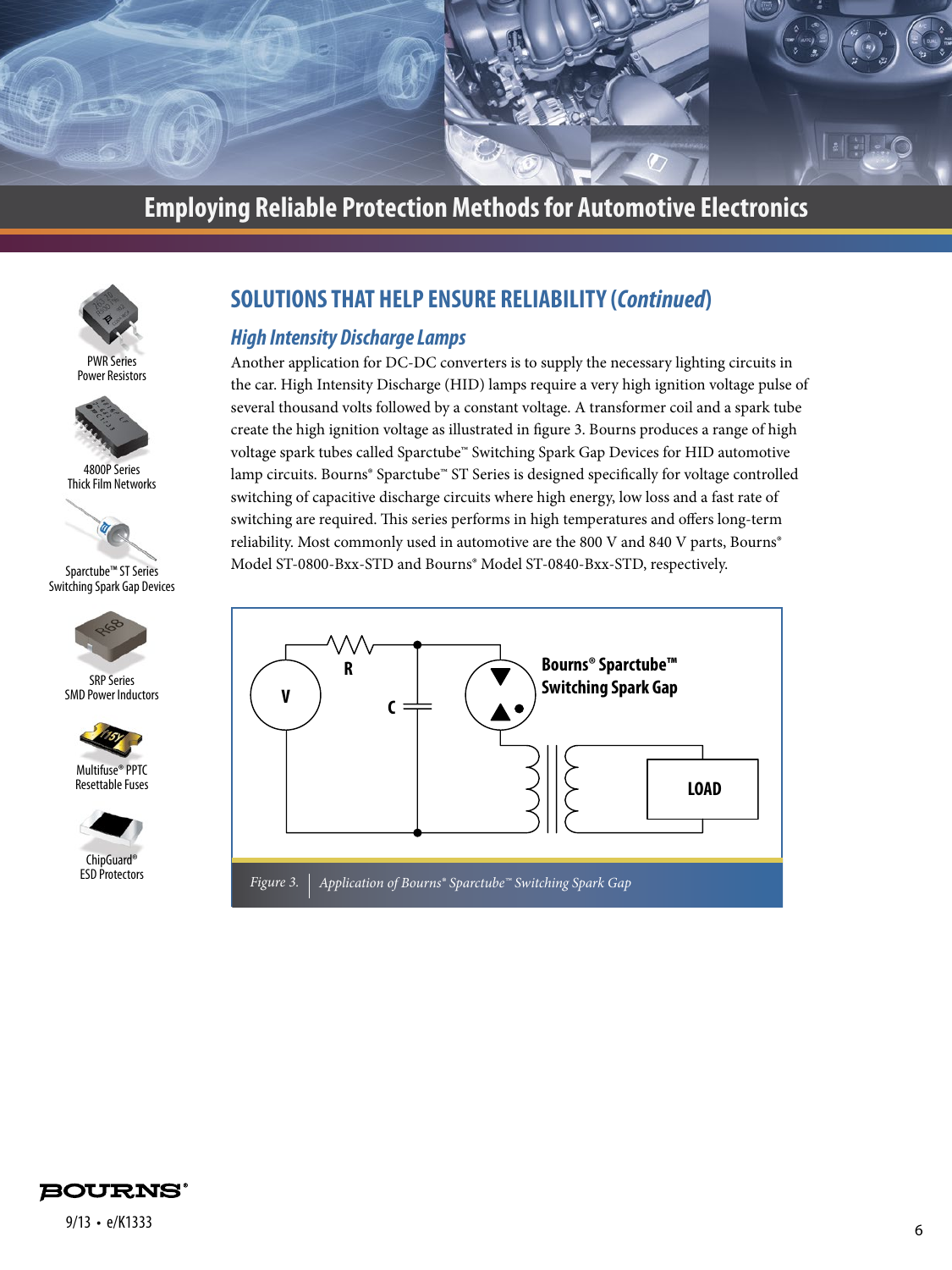



Power Resistors



4800P Series Thick Film Networks



Sparctube™ ST Series Switching Spark Gap Devices



SRP Series SMD Power Inductors



Resettable Fuses



ChipGuard® ESD Protectors

### **SOLUTIONS THAT HELP ENSURE RELIABILITY (***Continued***)**

#### *Implementing Effective Transient Protection*

Bourns® Multifuse® PPTC devices are ideal for transient protection. A Bourns® Multifuse® device is a thermistor with a nonlinear resistance-versus-temperature characteristic. Selection of a Bourns<sup>®</sup> Multifuse<sup>®</sup> PPTC device depends on the operating voltage, which typically is 16 V for a nominal voltage of 14 V, the operating current for the ESA application and the time-to-trip defined in the specification. During normal operation, the device has an extremely low resistance and remains essentially invisible to the circuit. When the PPTC operating current reaches the trip current, the device temperature increases and the resistance jumps quickly to a very high value.

Different polymer blends during component manufacturing can be used to produce specific features in the device such as high current capability (low resistance), high operating voltage or high operating temperature. While the PPTC devices typically have a maximum operating temperature of 85 ˚C, some Bourns® Multifuse® devices are rated to 125 ˚C. Bourns® components allow for a more stable resistance over a wider temperature range. This is a great advantage in situations where the resistance of the thermistor plays a role in the circuit. One such example is the differential line of a camera module. The bandwidth of the module can be affected by changes in the PPTC resistance, so it is important to select a component that will not interfere with normal operation of the circuit or trip prematurely.

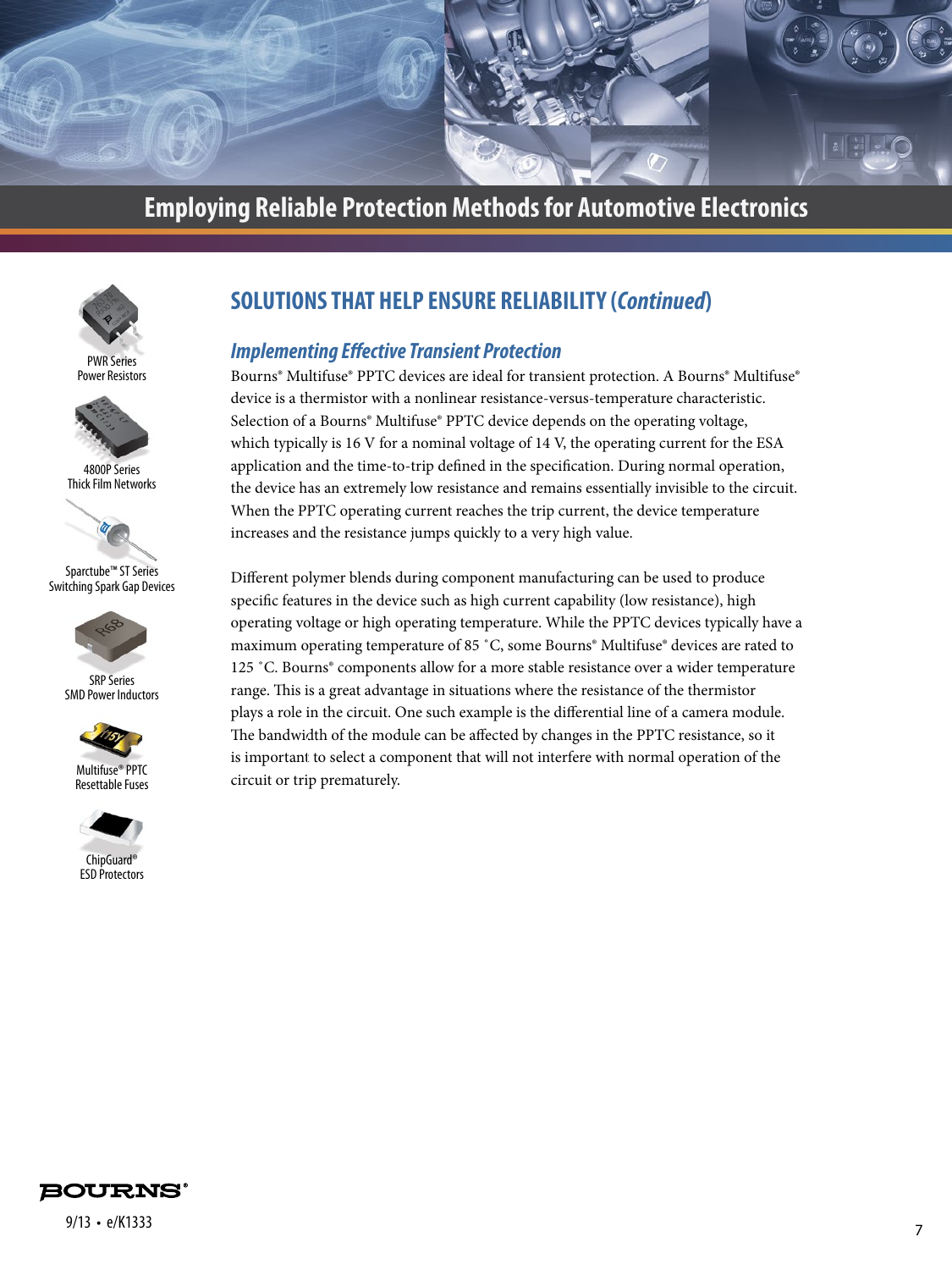



PWR Series Power Resistors



4800P Series Thick Film Networks



Sparctube™ ST Series Switching Spark Gap Devices



SRP Series SMD Power Inductors







ChipGuard® **ESD** Protectors

### **SOLUTIONS THAT HELP ENSURE RELIABILITY (***Continued***)**

#### *Achieving Low EMI Levels with Common Mode Inductors*

In a Common Mode Noise (CMN) choke, each inductor winding is connected in series with an input line. The connections and phasing of the inductor windings are arranged so that the flux created by each winding appears to cancel the flux of the other winding. The insertion impedance of the inductor to the input signal is thus zero, except for small losses in the leakage reactance and the DC resistance of the windings.

Instantaneous current is shown in figure 4 as proceeding in one direction; in one input line and returning through the other input line. The opposing flux generated in the core ensures that virtually no voltage is induced in either winding, so the input current can pass through the common mode choke with almost no power loss. Unwanted high frequency current called Common Mode Noise (CMN), can appear in one or both input lines as seen in figure 5. The CMN current returns to the noise source through the ground connection. Since it is not cancelled by an opposing return, this current sees the full impedance of either one or both windings of the CMN inductor. The CMN voltages must be attenuated in the windings of the common mode inductor to reduce the unwanted noise on the lines.

Inductors used in the power supply interface and at the CAN transceiver should be shielded surface mount components capable of handling high current. Bourns offers a large selection of inductors in its SRP family. Their shielded housing helps achieve the low EMI levels required of automotive design. Bourns® SRP family of inductors combines flat wire technology and a powdered iron core to achieve a compact, efficient package. The flat wire has increased conductivity due to maximizing the use of its surface area, and thus is capable of handling high frequency switching.



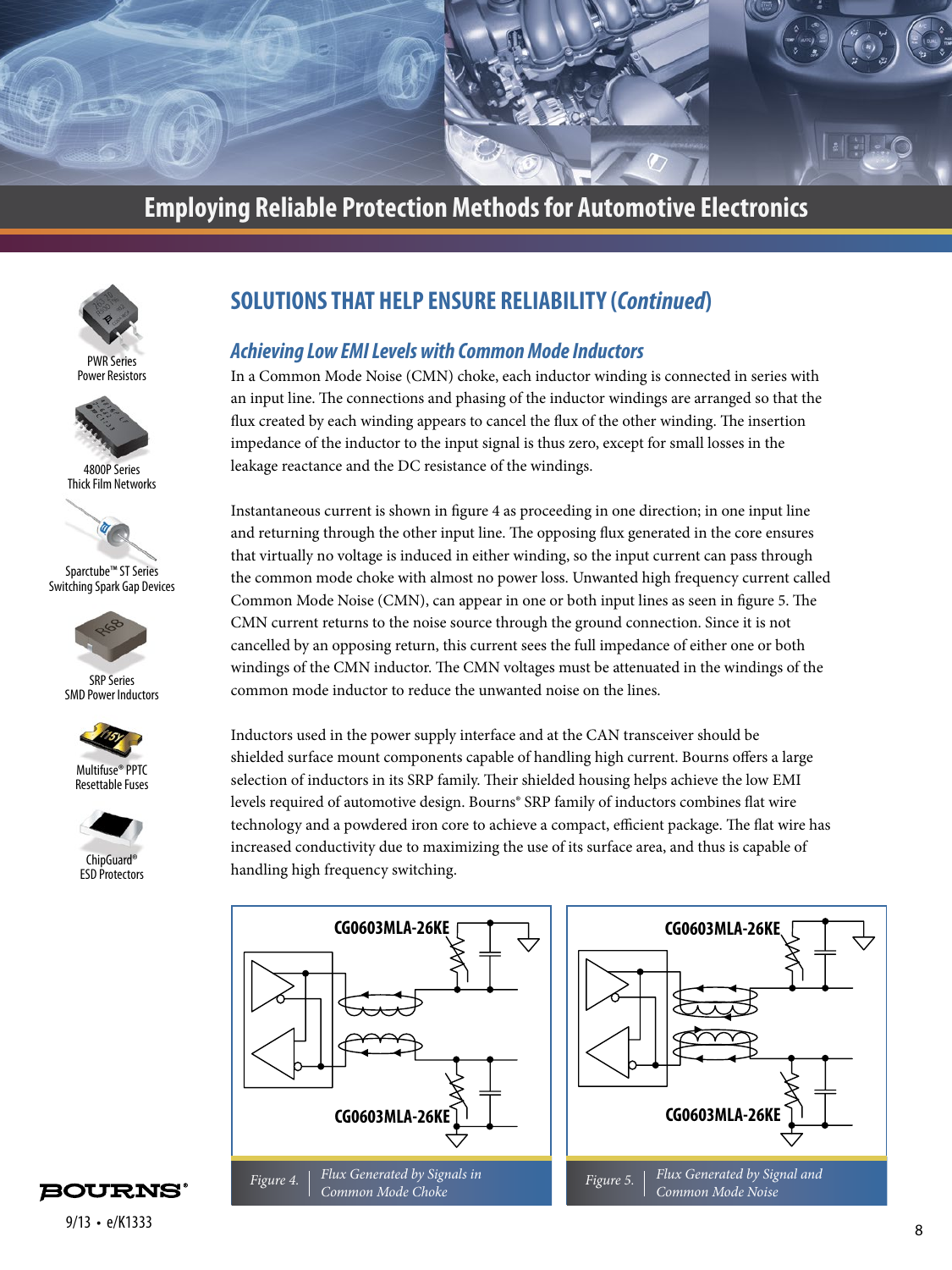



Power Resistors



4800P Series Thick Film Networks



Sparctube™ ST Series Switching Spark Gap Devices



SRP Series SMD Power Inductors



Resettable Fuses



ChipGuard® ESD Protectors

### **SOLUTIONS THAT HELP ENSURE RELIABILITY (***Continued***)**

#### *Avoiding Overvoltage Damage*

In addition to performing as clamping devices in other areas of the automotive system, Bourns® ChipGuard® multilayer varistors are designed to provide optimal ESD protection. With low capacitance and leakage characteristics, these devices are virtually invisible to the circuit during normal operation and can withstand multiple ESD events. When an overvoltage condition arises, the Bourns® ChipGuard® varistor clamps the voltage to a safe level to protect the ESA from overvoltage damage. The suppressor shown in figure 6 is connected across the terminals of the ESA to protect the electronics from ESD occurring during board mount or throughout its lifetime. AEC-Q200 qualified varistors such as Bourns® Model CG0603MLC are qualified using tests 1-3b of ISO 7637. Selecting the correct Bourns® ChipGuard® device depends on the specific characteristics of the ESA, so that the voltage and trip characteristics of the part meet the requirements of the application.